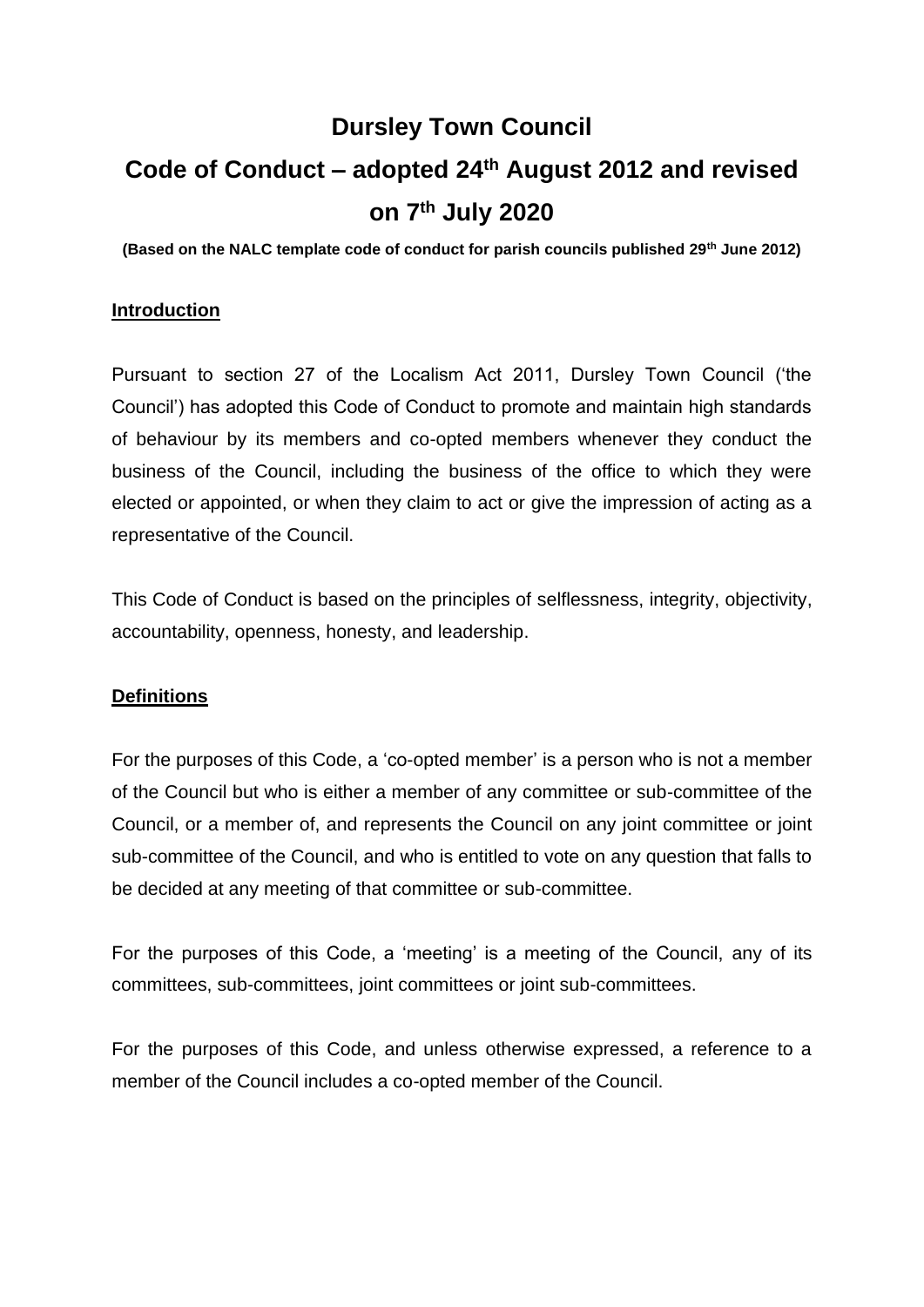## **Member obligations**

When a member of the Council acts, claims to act or gives the impression of acting as a representative of the Council, they has the following obligations.

- 1. They shall behave in such a way that a reasonable person would regard as respectful.
- 2. They shall not act in a way which a reasonable person would regard as bullying or intimidatory.
- 3. They shall not seek to improperly confer an advantage or disadvantage on any person.
- 4. They shall use the resources of the Council in accordance with its requirements.
- 5. They shall not disclose information which is confidential or where disclosure is prohibited by law.

## *Registration of interests*

- 6. Within 28 days of this Code being adopted by the Council, or the member's election or the co-opted member's appointment (where that is later), they shall register with the Monitoring Officer at Stroud District Council the interests which fall within the categories set out in Appendix A.
- 7. Upon the re-election of a member or the re-appointment of a co-opted member, they shall within 28 days re-register with the Monitoring Officer at Stroud District Council any interests in Appendix A.
- 8. A member shall register with the Monitoring Officer any change to interests or new interests in Appendix A within 28 days of becoming aware of it.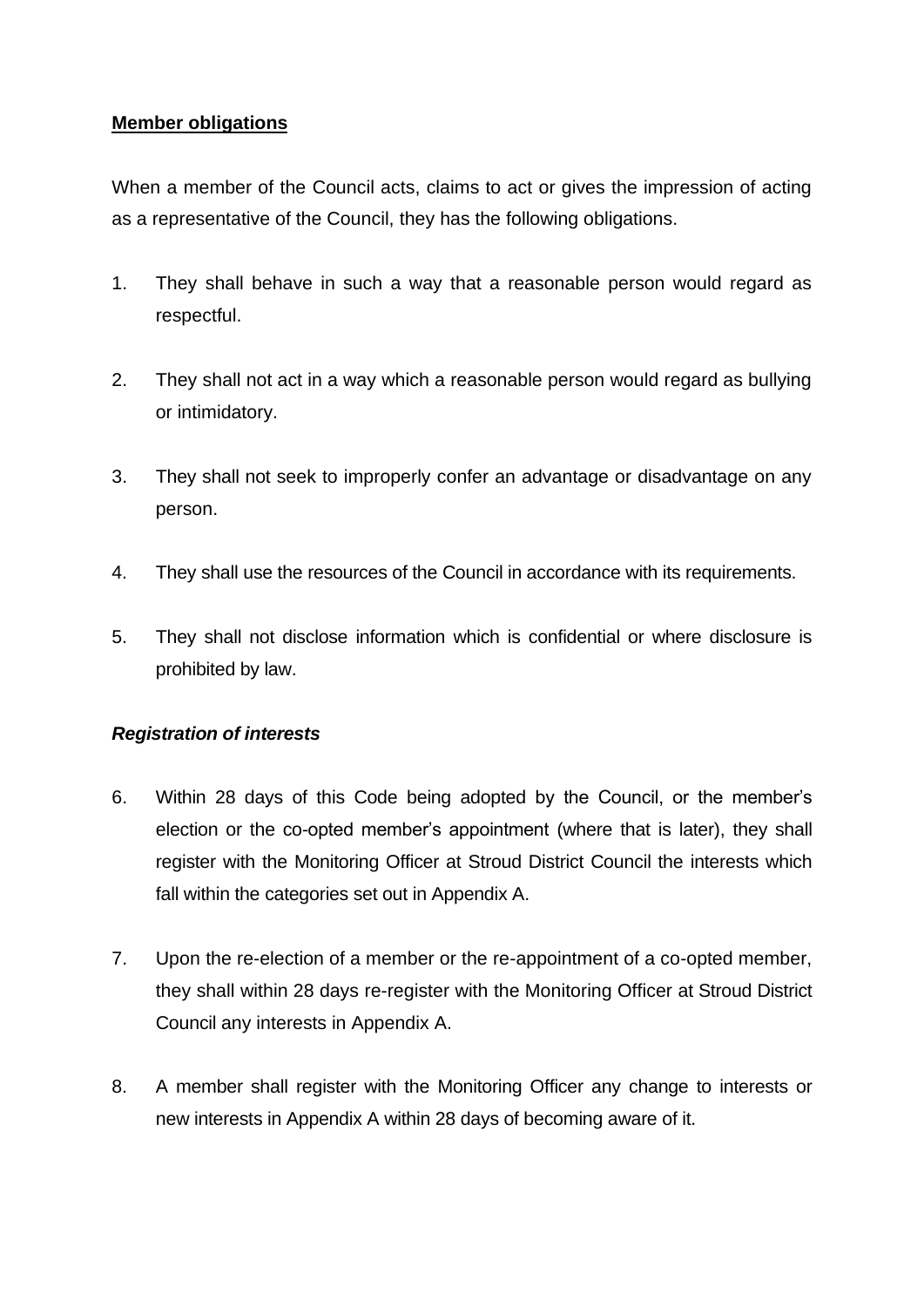9. A member need only declare the existence but not the details of any interest which the Monitoring Officer agrees is a 'sensitive interest'. A sensitive interest is one which, if disclosed on a public register, could lead the member or a person connected with the member to be subject to violence or intimidation.

#### *Declaration of interests at meetings*

- 10. Where a matter arises at a meeting which relates to an interest in Appendix A the member shall not participate in a discussion or vote on the matter. They only has to declare what his/her interest is if it is not already entered in the member's register of interests or if they has not notified the Monitoring Officer of it.
- 11. Where a matter arises at a meeting which relates to an interest in Appendix A which is a sensitive interest, the member shall not participate in a discussion or vote on the matter. If it is a sensitive interest which has not already been disclosed to the Monitoring Officer, the member shall disclose they has an interest but not the nature of it.
- 12. Where a matter arises at a meeting which relates to an interest in Appendix B, the member shall not vote on the matter. They may speak on the matter only if members of the public are also allowed to speak at the meeting.
- 13. Where a matter arises at a meeting which relates to an interest in Appendix B which is a sensitive interest they shall declare the interest but not the nature of the interest.
- 14. Where a matter arises at a meeting which relates to a financial interest of a friend, relative or close associate (other than an interest in Appendix A), the member shall disclose the nature of the interest and not vote on the matter. They may speak on the matter only if members of the public are also allowed to speak at the meeting. If it is a 'sensitive interest' the member shall declare the interest but not the nature of the interest.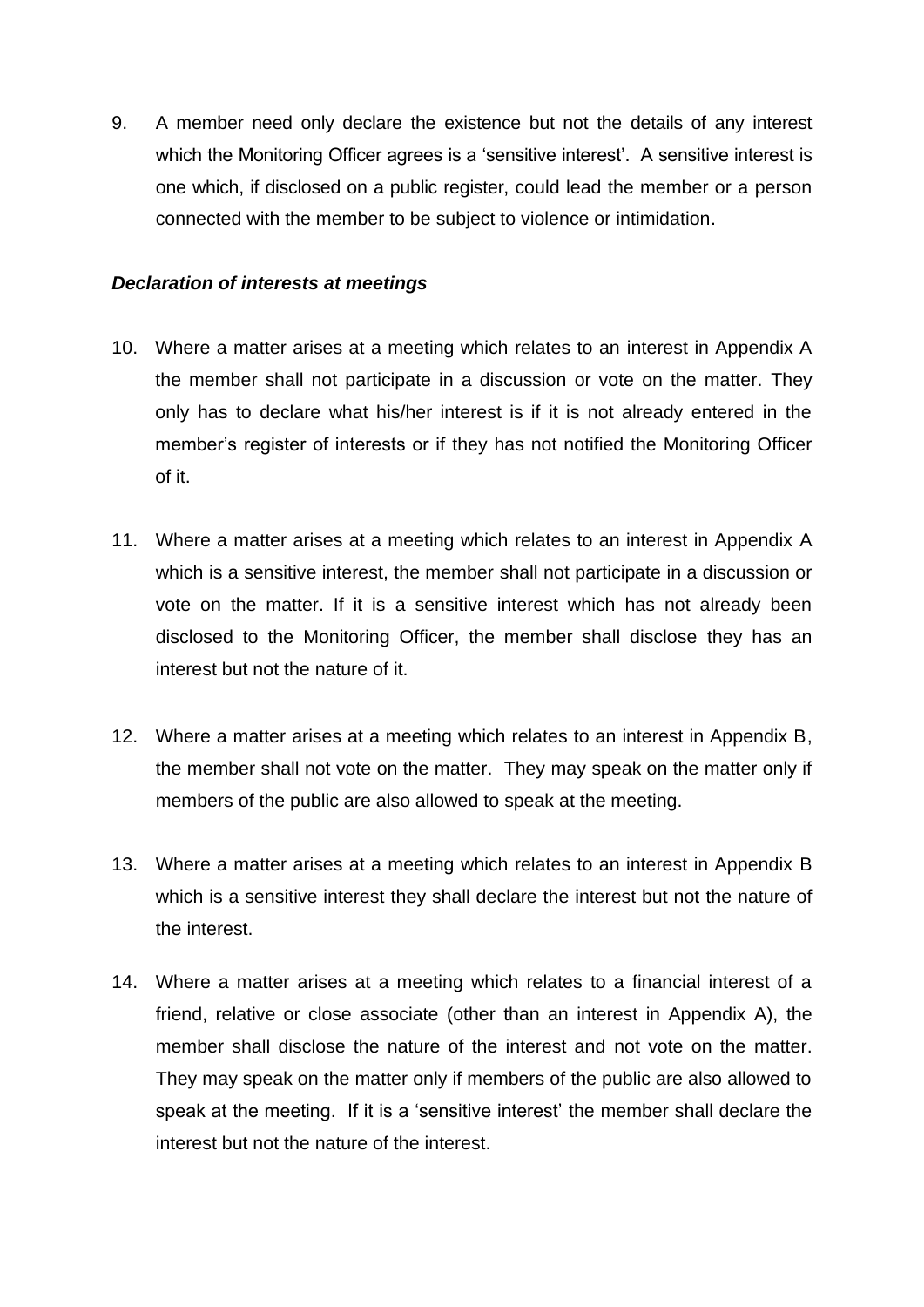## **Dispensations**

15. On a written request made to the Council's proper officer, the Council may grant a member a dispensation to participate in a discussion and vote on a matter at a meeting even if they has an interest in Appendices A and B if the Council believes that the number of members otherwise prohibited from taking part in the meeting would impede the transaction of the business; or it is in the interests of the inhabitants in the Council's area to allow the member to take part or it is otherwise appropriate to grant a dispensation.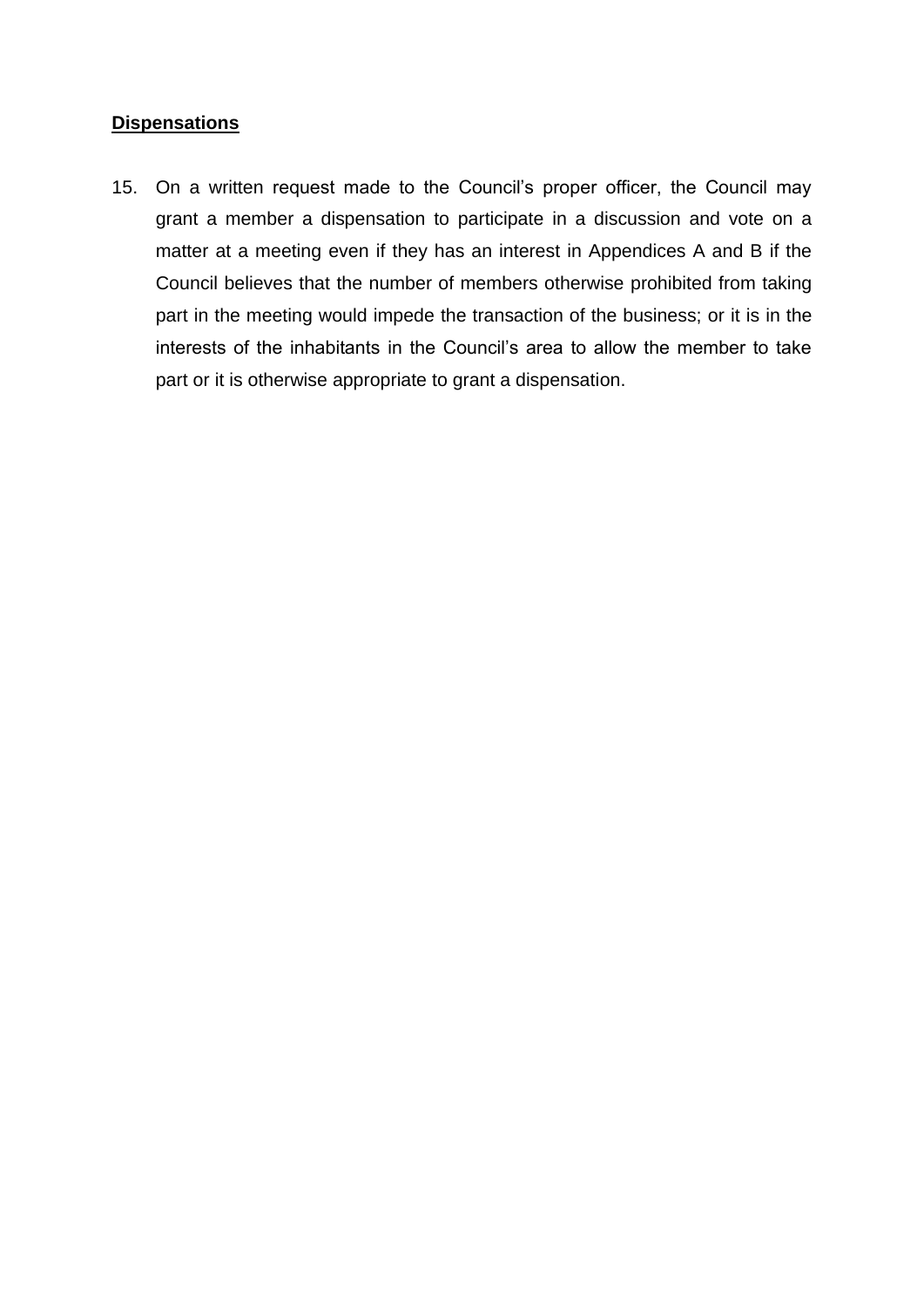# **Appendix A**

| <b>Subject</b>                                          | <b>Description</b>                                                                                                                                                                                                                                                                                                                                                                           |
|---------------------------------------------------------|----------------------------------------------------------------------------------------------------------------------------------------------------------------------------------------------------------------------------------------------------------------------------------------------------------------------------------------------------------------------------------------------|
| Employment, office,<br>trade, profession or<br>vocation | Any employment, office, trade, profession or vocation carried on for profit or gain.                                                                                                                                                                                                                                                                                                         |
| Sponsorship                                             | Any payment or provision of any other financial benefit (other than from the<br>Council) made to the member during the 12 month period ending on the latest<br>date referred to in paragraph 6 above for expenses incurred by him/her in<br>carrying out his/her duties as a member, or towards his/her election expenses.                                                                   |
|                                                         | This includes any payment or financial benefit from a trade union within the<br>meaning of the Trade Union and Labour Relations (Consolidation) Act 1992.                                                                                                                                                                                                                                    |
| Contracts                                               | Any contract made between the member or his/her spouse or civil partner or the<br>person with whom the member is living as if they were spouses/civil partners (or a<br>firm in which such person is a partner, or an incorporated body of which such<br>person is a director* or a body that such person has a beneficial interest in the<br>securities of*) and the Council -              |
|                                                         | (a) under which goods or services are to be provided or works are to be executed;<br>and                                                                                                                                                                                                                                                                                                     |
|                                                         | (b) which has not been fully discharged.                                                                                                                                                                                                                                                                                                                                                     |
| ∣Land                                                   | Any beneficial interest in land which is within the area of the Council.<br>'Land' excludes an easement, servitude, interest or right in or over land which<br>does not give the member or his/her spouse or civil partner or the person with<br>whom the member is living as if they were spouses/civil partners (alone or jointly<br>with another) a right to occupy or to receive income. |
| Licences                                                | Any licence (alone or jointly with others) to occupy land in the area of the Council<br>for a month or longer.                                                                                                                                                                                                                                                                               |
| Corporate tenancies                                     | Any tenancy where (to the member's knowledge)-                                                                                                                                                                                                                                                                                                                                               |
|                                                         | (a) the landlord is the Council; and                                                                                                                                                                                                                                                                                                                                                         |
|                                                         | (b) the tenant is a body that the member, or his/her spouse or civil partner or the<br>person with whom the member is living as if they were spouses/civil partners is a<br>partner of or a director* of or has a beneficial interest in the securities* of.                                                                                                                                 |
| Securities                                              | Any beneficial interest in securities* of a body where-                                                                                                                                                                                                                                                                                                                                      |
|                                                         | (a) that body (to the member's knowledge) has a place of business or land in the<br>area of the Council; and                                                                                                                                                                                                                                                                                 |
|                                                         | (b) either-                                                                                                                                                                                                                                                                                                                                                                                  |
|                                                         | (i) the total nominal value of the securities* exceeds £25,000 or one hundredth of<br>the total issued share capital of that body; or                                                                                                                                                                                                                                                        |
|                                                         | (ii) if the share capital of that body is of more than one class, the total nominal<br>value of the shares of any one class in which the member, or his/her spouse or<br>civil partner or the person with whom the member is living as if they were<br>spouses/civil partners has a beneficial interest exceeds one hundredth of the total<br>issued share capital of that class.            |

Interests described in the table below.

\*'director' includes a member of the committee of management of an industrial and provident society.

**\*'**securities' means shares, debentures, debenture stock, loan stock, bonds, units of a collective investment scheme within the meaning of the Financial Services and Markets Act 2000 and other securities of any description, other than money deposited with a building society**.**